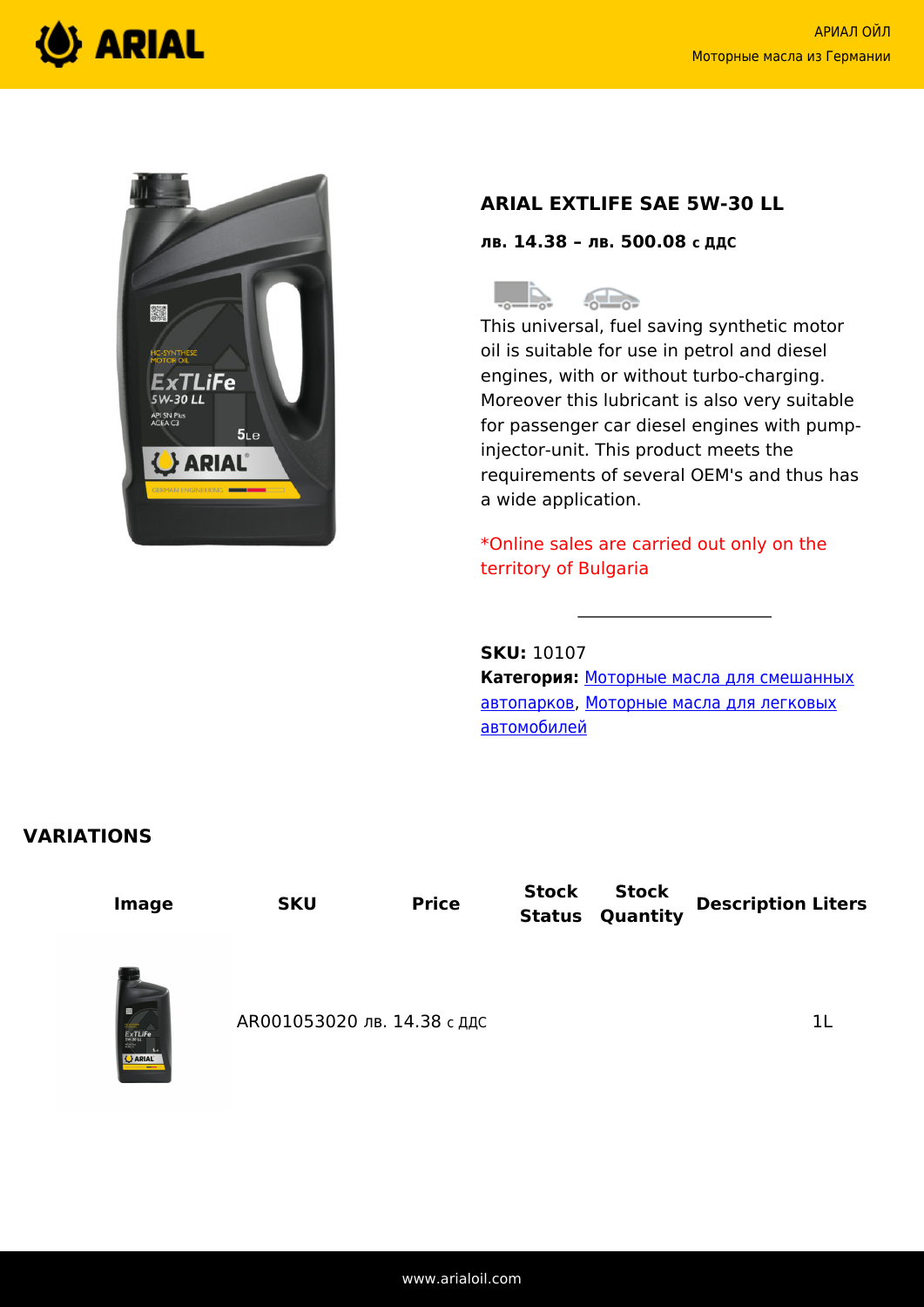

60L

| Image                                                    | <b>SKU</b>                  | <b>Price</b>                      | <b>Stock</b><br><b>Status</b> | <b>Stock</b><br>Quantity | <b>Description Liters</b> |
|----------------------------------------------------------|-----------------------------|-----------------------------------|-------------------------------|--------------------------|---------------------------|
| ExTLife<br>AN SHEAT<br>5 <sub>Le</sub><br><b>U</b> ARIAL | АR001053040 лв. 65.28 с ддс |                                   |                               |                          | 5L                        |
| $_{\circ}$ A $_{\circ}$                                  |                             | 1 В 2001 ОБ 2000 ЛВ. 500.08 с ДДС |                               |                          | $\sim$ $\sim$ $\sim$      |



(<sup>6</sup>) ARIAL

A universal, synthetic fuel economy motor oil developed according the most recent technology and based on specially selected synthetic base oils with a high natural viscosity index. With the addition of a well-balanced choice of advanced additives the following properties are obtained:

- a lower fuel consumption
- a high and very stable viscosity index
- a high resistance against shearing
- a fast cold start
- a safe lubrication film at very high temperatures
- reduced formation of combustion ashes
- a very good detergency and dispersion
- a very strong protection against wear, corrosion and foaming

AR001053060

#### **Application:**

This universal, fuel saving synthetic motor oil is suitable for use in petrol and diesel engines, with or without turbo-charging. Moreover this lubricant is also very suitable for passenger car diesel engines with pump-injector-unit. This product meets the requirements of several OEM's and thus has a wide application.

#### **Performance Level:**

ACEA C3 API SN, API SN Plus